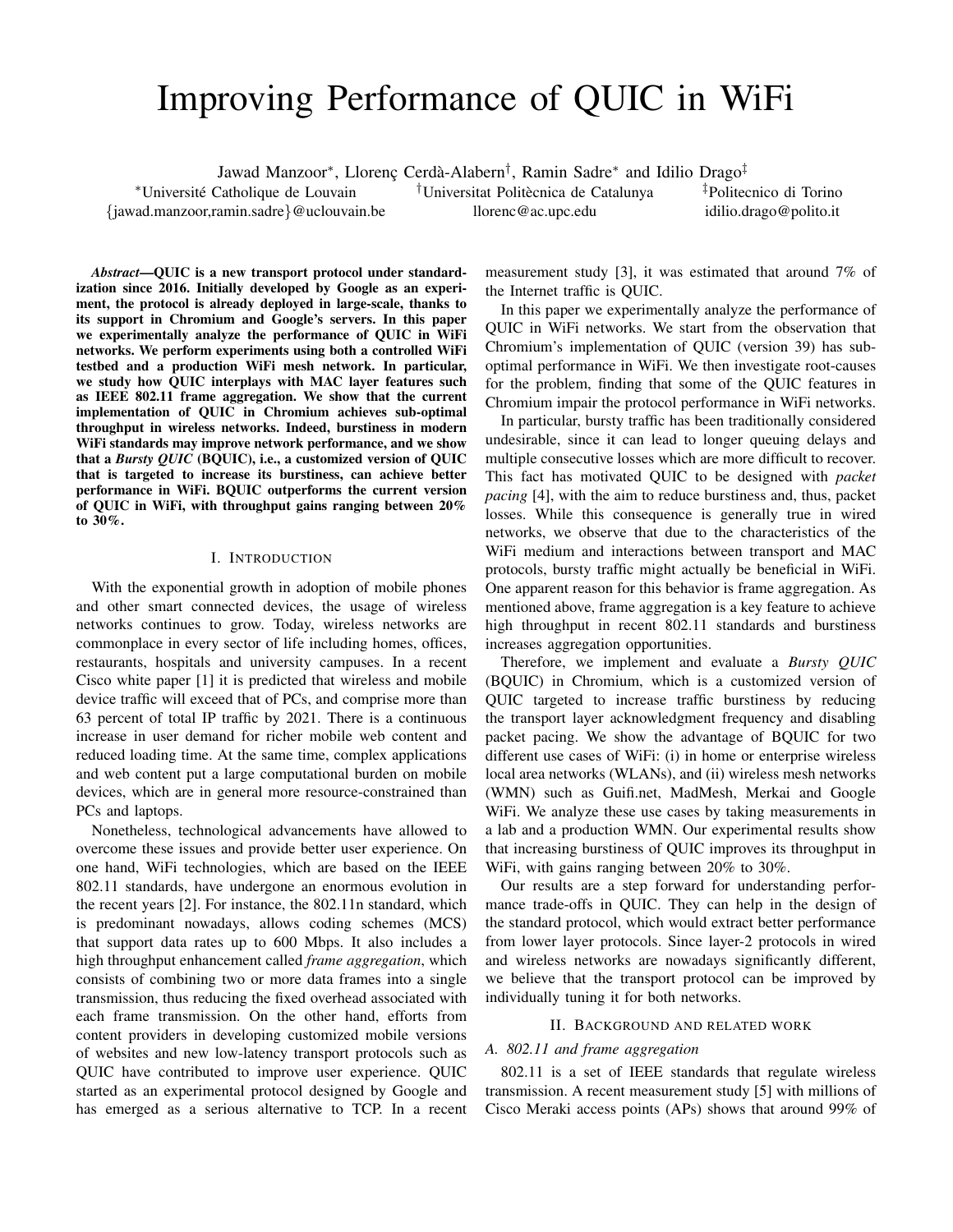the APs use the 802.11n and 802.11ac standards. These standards introduce enhancements to increase data rates. Among them, *frame aggregation* is a simple method to enhance throughput.

The wireless medium has a high overhead, which includes the MAC and PHY headers, acknowledgments (ACK), backoff time and inter-frame spacing. For ACKs and small segments, the overhead in terms of bytes can be higher than the actual payload. The frame aggregation scheme amortizes this overhead and achieves high data throughput by combining multiple data frames into a single transmission unit.

Aggregation in WiFi MAC architecture is supported at two layers. In the first layer multiple MAC service data units (MSDUs) are aggregated into an A-MSDU. In the second layer multiple A-MSDUs are combined to form an aggregated A-AMPDU. A detailed description of these concepts can be found in [6]. Their impact on throughput have also been extensively evaluated [7], [6], [8]. We here evaluate how to profit from the mechanisms to improve QUIC performance.

## *B. QUIC protocol*

QUIC is a user-space transport protocol running on top of UDP. QUIC provides several cross-layer enhancements, covering the weaknesses of TCP for transporting web content. For example, in the case of HTTP/2 running over TLS and TCP, the loss of a single TCP packet blocks all HTTP/2 streams, since a single connection is shared by all streams. QUIC instead is designed to handle the streams, thus eliminating head-of-line blocking delays in case of a packet loss.

QUIC profits from recent advances in TLS, implementing new TLS 1.3 concepts such as zero handshake latency. That is, QUIC is able to reduce latency by reusing credentials of known servers on repeated connections. QUIC also provides an improved congestion controller, better RTT estimation, and a better loss recovery mechanism than TCP.

QUIC is still under development, thus its features and operations are not completely standardized yet. To understand its internal workings, we have studied the QUIC source code in the open-source Chromium project [9]. Our experiments in this paper have been performed with QUIC version 39.

Two aspects of QUIC implementation particularly influence how the protocol interacts with 802.11 frame aggregation: (i) acknowledgment modes, and (ii) packet pacing.

*1) QUIC acknowledgment modes:* Chromium's implementation of QUIC includes two acknowledgment modes:

• TCP ACKING: This mode is similar to TCP delayed acknowledgment, in which an ACK is generated for every 2 received packets in accordance with RFC 1122. This was the default mode of QUIC in Chromium at the time of writing.

• ACK\_DECIMATION: In this mode acknowledgments are delayed up to a maximum of 10 packets (unless unlimited\_decimation is enabled) and a cumulative ACK is generated. The maximum duration for which the ACK can be delayed is 25 ms and the actual delay time is calculated on the fly as the minimum between max delay time and one quarter of minimum RTT observed during the session. The ACK\_DECIMATION is only considered after at least 100 packets have been received to avoid interfering with slow start. This mode was disabled in Chromium at the time of writing. In either mode, if an out-of-order packet or a previously missing packet is received, the ACK is sent without any delay to inform the sender immediately about it.

*2) Packet pacing:* Chromium's implementation of QUIC includes a packet pacing mechanism that aims to reduce sending bursts of packets by introducing delay between consecutive packets. Reducing traffic burstiness is known to prevent congestion and, as a consequence, reduce the undesirable effects of packet loss. However, it may also hinder performance in high-speed networks with low loss rates.

#### *C. Transport protocols enhancements for WiFi*

To the best of our knowledge, no previous work has evaluated the performance of QUIC in WiFi by exploring its interactions with the wireless medium and 802.11 enhancements such as frame aggregation. However, given the popularity of TCP, it is not a surprise that previous works have targeted similar problems in TCP deployments.

Considering the role of TCP acknowledgments for the protocol reliability, reducing the acknowledgement frequency and performing delayed cumulative acknowledgements may provide benefits in wireless networks. Many works propose to reduce TCP acknowledgement frequency in wireless networks. Altman el. al [10] investigated the impact of increasing the TCP delayed acknowledgement mechanism to more than two segments as recommended by RFC 1122. Singh et. al [11] propose TCP with adaptive delayed acknowledgement, which aims to reduce the number of ACKs to one per congestion window. Oliveira el. al [12] propose Dynamic Adaptive Acknowledgement where the delay window is adjusted according to the channel condition. In [13], the same authors provide an improved delaying window strategy for robustness against losses.

These works agree that a key factor affecting TCP performance in wireless networks is the contention and collision between ACK and data packets. Reducing the number of ACKs saves wireless resources and reduces interferences with other packets. Moreover, lowering the ACK frequency increases burstiness of traffic as the sender releases a micro burst of packets after receiving the cumulative ACK. This behavior may reduce the inter-packet time increasing the opportunities for frame aggregation at the 802.11 MAC layer.

The closest work to ours is [14], which provides a deep view on QUIC performance. The authors show, for example, that since QUIC runs on user-space it incurs performance penalties particularly for mobile devices that are usually constrained by processing power. We extend the knowledge about QUIC performance here, showing how the protocol interacts with features of lower-layer protocols in WiFi.

## III. METHODOLOGY

We now describe our methodology, covering our customization to Chromium's QUIC implementation (Sec. III-A), our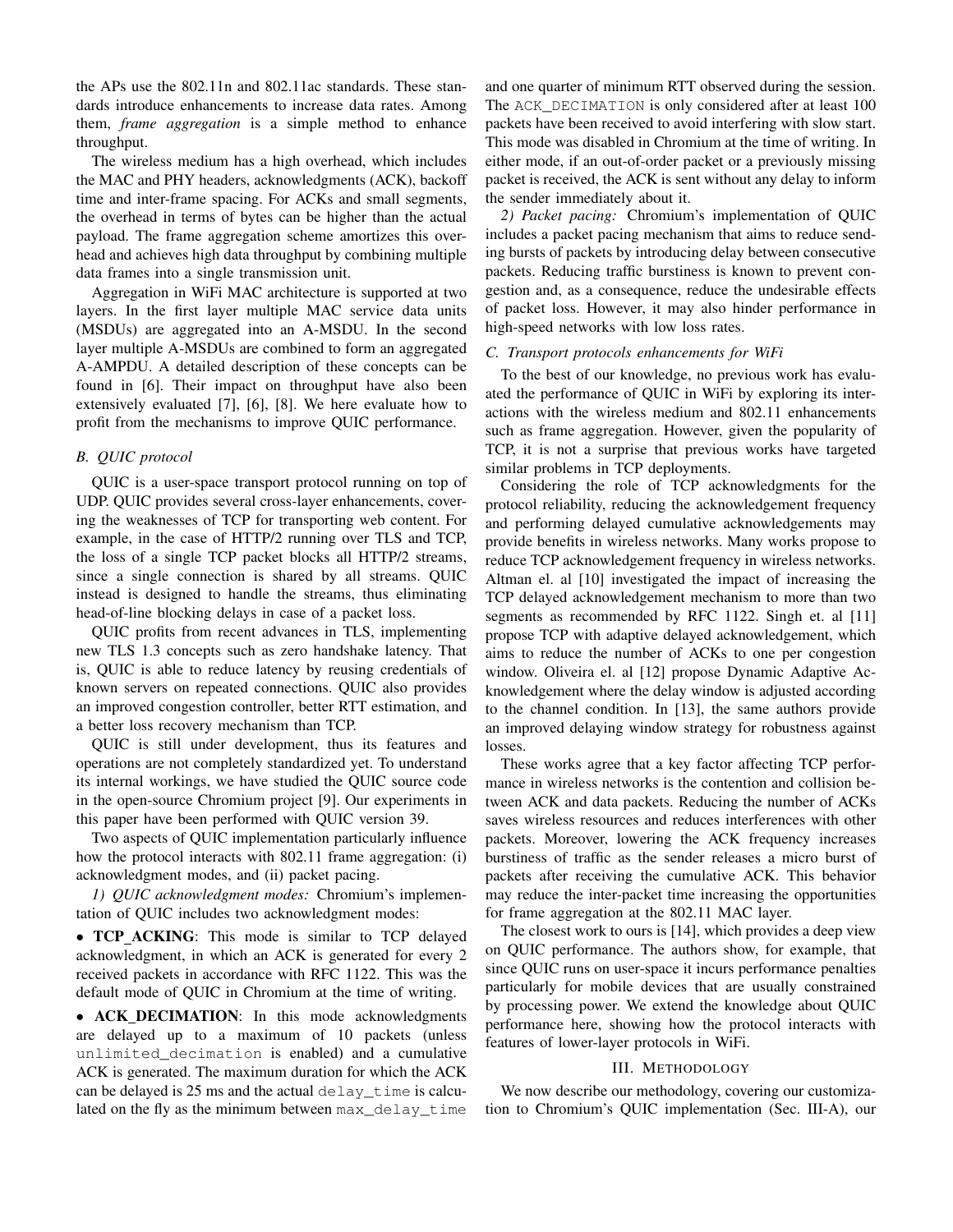test environment (Sec. III-B and Sec. III-C) and the performance metrics used in the experiments (Sec. III-D). The results presented in the evaluation have been obtained parsing traces captured with tcpdump.

# *A. Bursty QUIC*

Our goal is to study QUIC's behavior and improve its performance in WiFi networks. Based on the observations in the previous section, we believe that the (non)burstiness of QUIC traffic cannot fully exploit frame aggregation in WiFi MAC layer. Therefore, we tune QUIC to produce bursty traffic: We have compiled a version of Chromium with ACK\_DECIMATION as default acknowledgment mode and without packet pacing. Disabling packet pacing is important since it can neutralize the effect of burstiness created by ACK\_DECIMATION. These two features are not controllable from the browser configuration — we had to study the source code and make required modifications. We call this tuned version *Bursty QUIC* (BQUIC).

We focus only on WiFi and do not evaluate the scenarios with wired or hybrid connectivity between client and server. There are concerns about the impact of high burstiness on packet drops and queuing delays in wired networks, particularly in long Internet paths. However, we will show that the performance gains in the WiFi environment are high and can potentially overshadow other effects. Moreover, in real-world scenarios service providers are increasingly deploying caches and CDN nodes closer to end-users [15]. Thus, the scenario tested in the following is already popular and tends to become widespread as more servers are deployed closer to users.

In the following experiments we place the server geographically close to the clients i.e., at WiFi access point or mesh network gateway, with an average RTT in the range of 6 ms to 10 ms between the clients and server. Performing experiments on Internet-wide scale are left for future work. We carry out experiments in two testbeds (i) a controlled lab and (ii) a real production mesh network.

#### *B. Lab testbed*

Our lab testbed consists of a client connected to a WiFi router, all using 802.11n. The WiFi router in our testbed is connected to a server through a Gigabit Ethernet connection. We use two devices as clients (i) an Android smartphone with ARM Cortex A-57 quad-core CPU and 2 GB RAM running Android 6.0 and (ii) a Raspberry PI 3 (RPi) having quadcore ARM Cortex-A53 CPU and 1 GB RAM running Debian 9. The server in our testbed has a quad-core Intel Core i5- 3470 CPU and 8 GB RAM running Ubuntu 16.04. We crosscompile chromium browser with QUIC and BQUIC for ARM and Android and deploy it on the respective clients.

#### *C. Wireless community network*

Our second testbed is a production wireless community network deployed in a neighborhood of the city of Barcelona (Spain) called Sants [16]. The network was started in 2009 and in 2012 was joined by nodes installed at *Universitat*

*Politecnica de Catalunya `* (UPC) within the EU CONFINE project [17]. The network is operative since 2009. The nodes use the linux/openwrt [18] based distribution provided by the Quick Mesh Project (QMP) [19], which runs the BMX6 mesh routing protocol [20]. From now on we will refer to this network as *QMPSU*. QMPSU is part of a larger community network started in 2004, which has more than 30.000 operative nodes called Guifi.net [21]. At the time of writing QMPSU has around 80 active nodes. Fig. 1 shows the geographic location of active nodes and links, using distinct colors to represent wireless links configured with different channels. In QMPSU there are 2 gateways that connect QMPSU to the rest of Guifi.net and the Internet.



Figure 1: QMPSU geographical topology. Colors indicate links configured in the same WiFi channel.

QMPSU is 802.11an-based and the most common hardware is the Ubiquiti NanoStation M5, equipped with a sectorial antenna and running QMP firmware. There are also a number of point-to-point links using Ubiquiti parabolic antennas running the original manufacturer firmware. QMPSU also has a live monitoring web page updated hourly. A detailed description of QMPSU can be found in [22], and a live monitoring page updated hourly can be accessed on-line [23].

QMPSU has been deployed by its own users. Its unplanned spread out using heterogeneous WiFi devices in an urban area has produced a high diversity on the quality of the links. Thus, it offers a very realistic testbed to evaluate the performance of QUIC under a variety of conditions.

We deploy five RPi clients attached using the Ethernet port to the premises of different volunteers across the QMPSU network. Moreover, we set up a server in one of the gateways of QMPSU to the Internet. Nodes are marked as RP or server respectively in Fig. 1.

The server has an Intel dual-core CPU and 8 GB RAM, running Ubuntu 16.04. The hardware specifications of the RPi are similar to the smartphone used in the Lab testbed, and we will show later that lab results with smartphone and RPi are quite similar. For this reason we only use RPis for experiments in QMPSU for convenience of deployment and maintenance. Tab. I shows the number of wireless hops from the clients to the gateway (W-hops). Note that many of these hops use different frequencies and thus are not interfering with each other.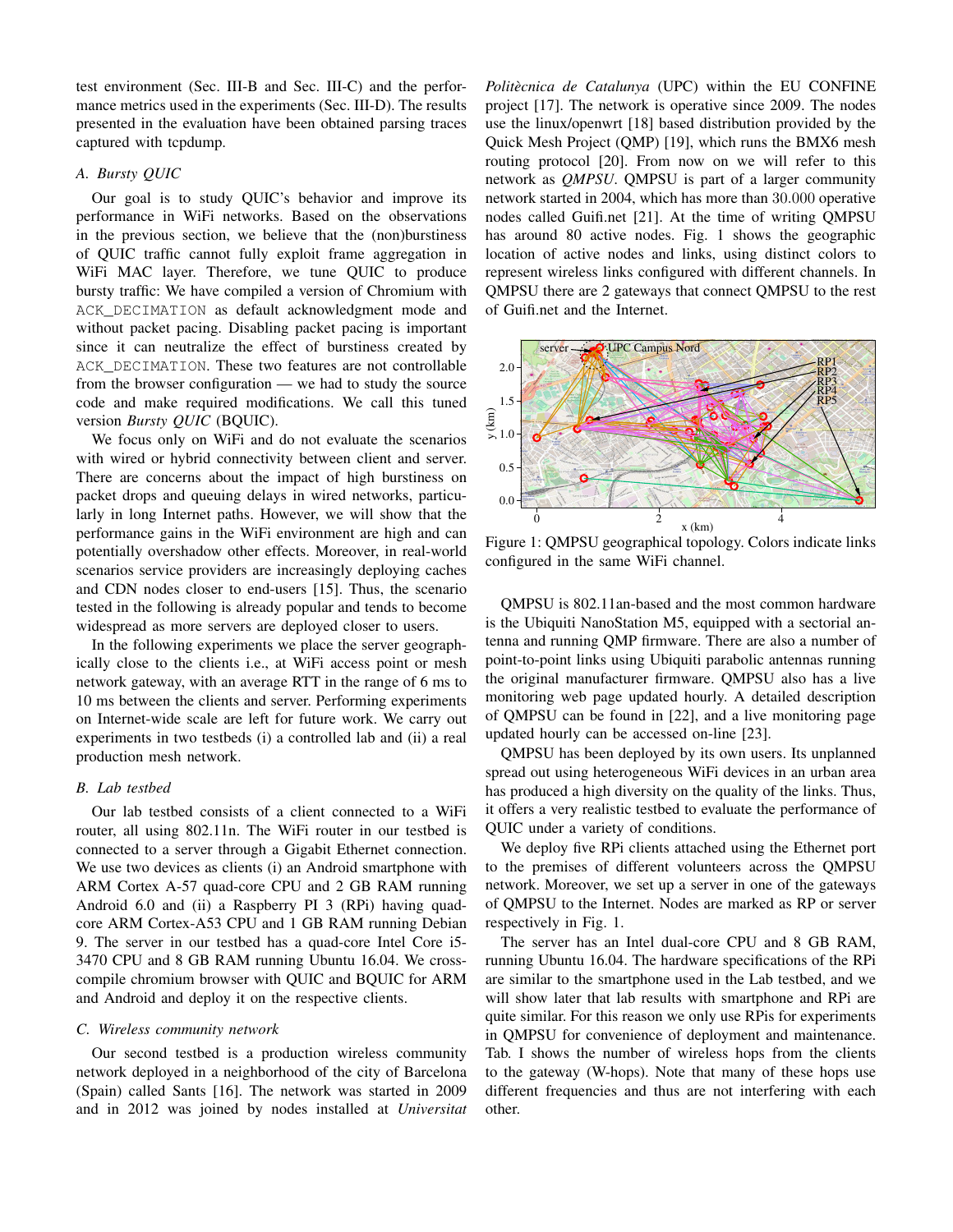Table I: Characteristics of the client locations.

| RP  | Name                         | W-hops |
|-----|------------------------------|--------|
| RP1 | BCNevaristoarnus5Rd3-BPi     |        |
| RP2 | GS-BCNpisuerga17Rd1          | 3      |
| RP3 | GS26gener10-8710             | 3      |
| RP4 | $GSgV-rb-dce0$               |        |
| RP5 | BCNJardiBotanicSants186-ba35 | 5      |

Table II: Statistics of cloned web pages with the number of objects of various file types.

| Website   | HTML           | CSS            | JS             | Image          | Other | Total | <b>Size</b><br>(kB) |
|-----------|----------------|----------------|----------------|----------------|-------|-------|---------------------|
| Google    | $\mathfrak{D}$ |                | 3              | 5              |       | 12    | 56                  |
| Live      | 2              | っ              | $\mathfrak{D}$ | 2              | 0     | 8     | 262                 |
| Twitter   | 6              |                | 4              | $\overline{2}$ | 3     | 16    | 421                 |
| Wikipedia |                |                | $\bar{2}$      | 20             |       | 25    | 441                 |
| Reddit    | 4              | $\overline{c}$ | 5              | 26             | 2     | 39    | 470                 |
| Yahoo     | 16             | 13             | 5              | 48             | 4     | 86    | 839                 |
| Ebay      | 4              |                | 6              | 3              | 14    | 28    | 985                 |
| Instagram | 3              |                | 7              | 25             |       | 37    | 1409                |
| YouTube   | 8              | ٩              | 5              | 113            | 20    | 149   | 2911                |
| Facebook  |                |                | 8              | 123            |       | 134   | 3560                |
| Amazon    | 5              | $\mathfrak{D}$ | 14             | 41             | っ     | 64    | 3723                |

#### *D. Measuring performance*

We have selected 10 websites from Alexa's top 100 list, downloaded their landing pages and other publicly available pages and hosted them on our servers. The selected websites are a mix of social networks, online shopping, news and search engines. The main characteristics of the cloned pages are summarized in Tab. II.

We load these pages from the clients using the default Chromium QUIC implementation and BQUIC. To automate the page loading we use *Chrome-HAR-capturer*<sup>1</sup> to connect to remote clients in the lab or WMN and repeatedly load the pages multiple times while capturing traffic at both client and server sides.

We parse the HAR file and the captured traffic to calculate various metrics such as the page load time (PLT), throughput, and packet inter-arrival time over 30 runs. We also analyze data segments and ACK packets. We compute throughput by dividing the amount of bits sent in the UDP payloads of the QUIC connections over the time of the transfer, ignoring connection establishment time. We have also instrumented the web server to log the CWND size on every acknowledgment.

To emulate bulk file transfers, we have created a synthetic web page with a large image of 10 MB that we have downloaded in 100 runs over 10 days from the lab nodes and the mesh nodes. We calculate the mean throughput and 95% confidence interval for all runs. We also compute the relative improvement achieved by BQUIC, referred to as *gain*.

# IV. EVALUATION

### *A. Bulk transfer throughput*

Tab. III shows the mean values of the measured throughput and end-to-end % loss obtained by downloading our 10 MB

Table III: Performance comparison of QUIC and BQUIC

|                 |                 |             | Throughput (Mbps) | Loss rate $(\% )$ |      |              |
|-----------------|-----------------|-------------|-------------------|-------------------|------|--------------|
|                 | Device          | <b>OUIC</b> | <b>BQUIC</b>      | Gain              | OUIC | <b>BOUIC</b> |
| डै              | Android         | 34.8        | 43.8              | 26%               |      |              |
|                 | <b>RPi</b>      | 42.38       | 52.3              | 23%               |      |              |
| network<br>Mesh | RP1             | 8.2         | 10.6              | 29%               | 0.63 | 0.8          |
|                 | RP2             | 1.97        | 2.54              | 28%               | 0.79 | 1.23         |
|                 | RP <sub>3</sub> | 12.8        | 15.5              | 20%               | 0.36 | 0.4          |
|                 | RP4             | 20.9        | 27.2              | 30%               | 0.01 | 0.01         |
|                 | RP <sub>5</sub> | 18.6        | 24.5              | 31%               | 0.05 | 0.06         |

synthetic web page during the 100 runs. The losses have been computed by comparing the identification field of the IP header of transmitted and received datagrams. We have computed the 95% confidence intervals for throughput, and they are small in all cases (less than 10%). In the lab testbed, we can see that the RPi achieves higher throughput than the smartphone. This is mainly because the antenna gain of the RPi is higher than in the smartphone, and thus, the network card can use MCS with higher bitrates during the transfer. However, the throughput gain of BQUIC over QUIC is similar for both devices (26% and 23% in the smartphone and the RPi, respectively).

Regarding the losses measured at the transport layer, Tab. III shows that they are negligible. This is normal on a WiFi link of an acceptable quality, since 802.11 retransmits lost unicast frames multiple times before abandoning its transmission. Indeed, the worst connected device (RP2) has a loss of only 0.79% in QUIC and 1.23% in BQUIC. We can see that the loss rate slightly increases in BQUIC, but it is negligible. Moreover, the high throughput gain achieved in BQUIC surpasses the negative effects.

Notice that there are significant differences between the client in terms of delays, number of hops and link capacities, which is expected as it is a production network. Despite these differences and the large variations of measured throughput between mesh nodes (1.97 Mbps for RP2 and 20.9 Mbps for RP4 with QUIC) we observe significant performance improvements (between 20% and 31%) in all cases. Since there are too many factors such as the antenna hardware, firmware, wireless link conditions etc. for each node, investigating the low level details to find the root cause of the observed differences is out of scope of this paper. Our main objective is to experimentally show that burstiness increases performance of QUIC in WiFi.

#### *B. Web page load time*

In order to see the impact of BQUIC upon different types of web browsing we perform experiments using the cloned websites. RP5 is used as client. Fig. 2 shows the mean PLT for various cloned web pages which are summarized in Tab. II. Using BQUIC we observe a decrease in PLT for all websites ranging from 5% for small web pages such as Google and Live up to 25% for large web pages such as Amazon and Facebook. We can see that the larger the page is, the larger is the reduction of the PLT. This is an expected result, since

<sup>1</sup>https://github.com/cyrus-and/chrome-har-capturer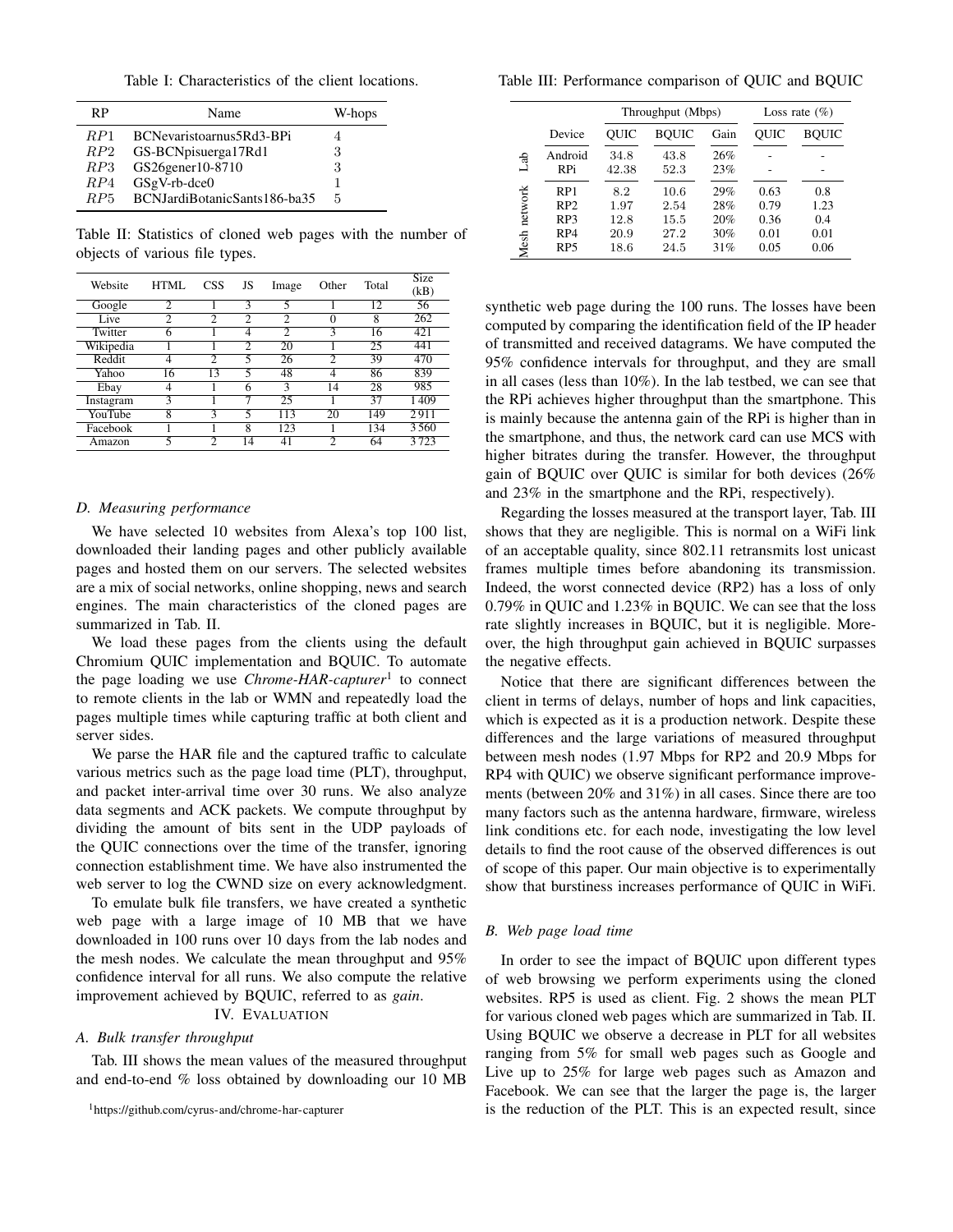

Figure 2: Relative reduction in PLT achieved for various websites by using BQUIC vs QUIC



the connection establishment, which includes the exchange of certificates, has a larger relative overhead for small web pages.

# *C. Detailed analysis*

To better understand the difference in behavior of QUIC and BQUIC, we now perform a detailed analysis for *one* of the experimental runs from Section IV-A with RP5 node. We observe similar trends for the other nodes, albeit to different extent.

*1) CWND size:* We instrument the web server to log the size of the congestion window upon each acknowledgement. Fig. 3 shows the CWND size of standard QUIC and BQUIC. We can see that QUIC exits from slow start phase much earlier than BQUIC and thus achieves lower throughput. In QUIC the slow start phase exits when increasing delay is detected. The detection algorithm is called on every new ACK frame and a new RTT measurement is performed. If the minimum delay of the first few packets of the current burst exceeds the minimum delay during the session by a certain threshold, the slow start phase exits. The early exit from slow start in QUIC is conceivably due to packet pacing which reduces aggregation opportunities and allows only a few packets to be transmitted together. The next packets get transmitted in separate unit after gaining access to the wireless medium which injects extra delay. The increased delay is detected by the algorithm and it exits slow start. In BQUIC there is no packet pacing and the inter packet time is much smaller which allows a large number of consecutive packets to be aggregated and transmitted as part of a single unit. Therefore the CWND increases to a much larger value before exiting slow start.

*2) Sequence-Acknowledgement analysis:* Fig. 4 shows the ACK reception (blue vertical bar) and packet transmission (yellow circle) at the sender side during an interval of 20 ms.



Figure 4: Transmission of data packets (circles) and reception of ACKs (vertical bars) at the sender side



Figure 5: Inter packet time histogram and ECDF

The effect of packet pacing in QUIC can be observed in the upper sub-figure where segments are mostly evenly spaced from one another. In the middle of the figure many ACKs are received together and as a consequence many segments are transmitted by the sender, which can be observed by a steeper slope. The bottom sub-figure represents BQUIC. The figure shows much less ACKs in the interval, due to ACK\_DECIMATION. Furthermore, since a large window is acknowledged by each ACK and pacing is disabled, a burst of packets is released shortly after an ACK is received.

*3) Inter packet time:* We measure the inter packet time (IPT) at the server side to get a better insight into the different acknowledgement strategies. Fig. 5 shows the IPT histogram (upper sub-figure) and empirical cumulative distribution function, ECDF (lower sub-figure). We can see that in BQUIC 89% packets are sent with an IPT lower than  $100\mu s$ , while in QUIC this value is only 18%. The histogram shows two peaks in OUIC around 100  $\mu$ s and 500  $\mu$ s due to different pacing rates used by QUIC during this execution. The pacing rate is decided by QUIC on the fly depending on the link conditions such as bandwidth, RTT etc., and varies between different nodes in the mesh and even different runs using the same node. On the other hand, BQUIC IPT is very small and is concentrated around 30  $\mu$ s.

*4) Throughput:* Fig. 6 shows the throughput of QUIC and BQUIC computed by averaging over intervals of 50 ms during the bulk transfer time (recall that we compute the throughput